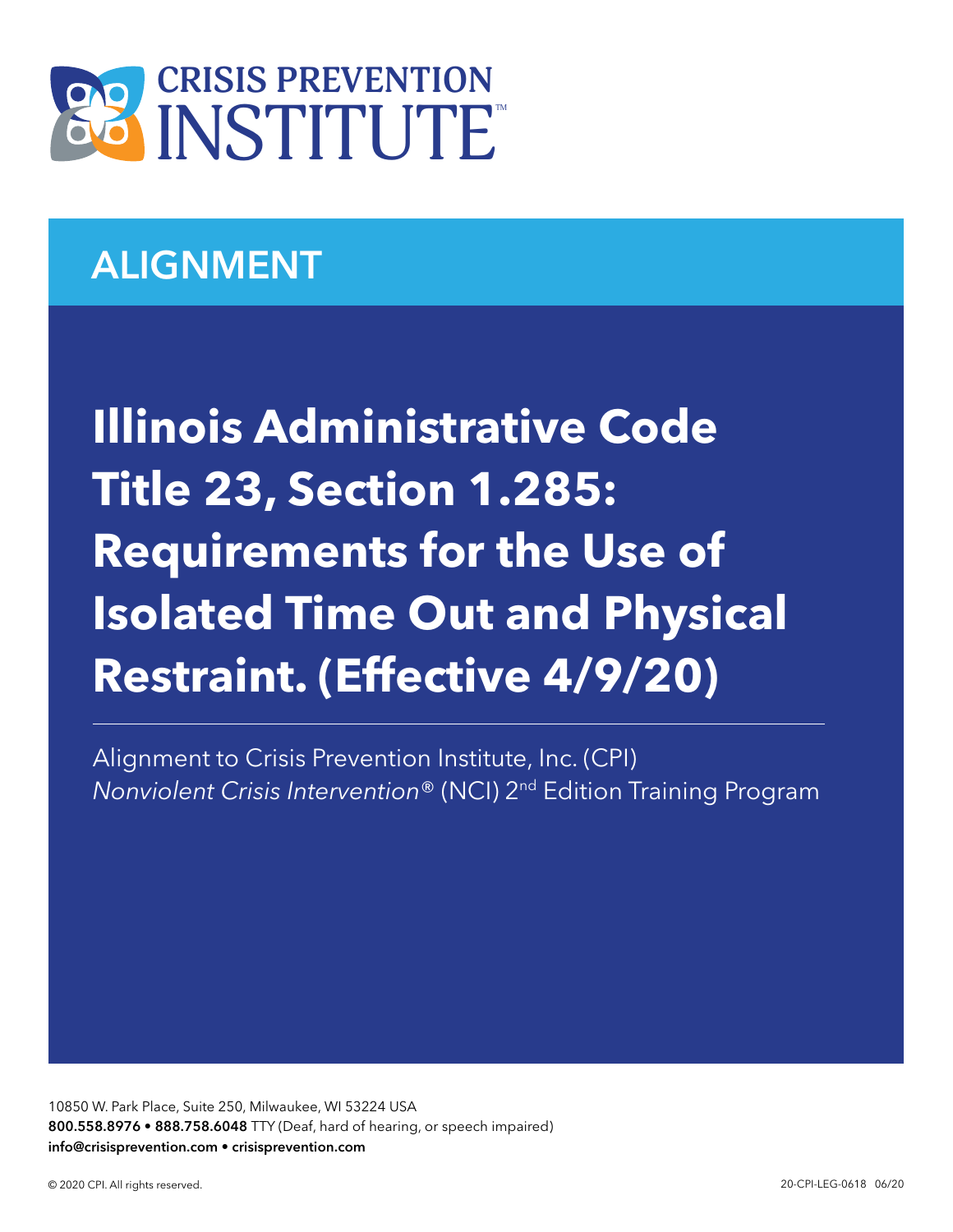## Illinois Administrative Code Title 23, Section 1.285: Requirements for the Use of Isolated Time Out and Physical Restraint.

### Alignment to Crisis Prevention Institute, Inc. (CPI) NCI 2<sup>nd</sup> Edition Training Program

For 40 years, CPI has supported education organizations that strive to provide the safest environment for staff and students. Not only will the NCI  $2^{nd}$  Edition training program meet the requirements in the Illinois regulation, CPI's trainthe-trainer program and its family of advanced programs also offers a comprehensive array of curriculums that can meet all the needs of an organization. Our training will support violence-free space in school districts with an emphasis on crisis intervention and de-escalation techniques to better assist staff with achieving this goal.

Additionally, by participating in the NCI 2<sup>nd</sup> Edition training program, staff will gain the skills and confidence necessary to handle crises with minimal anxiety and maximum security. The training will help staff intervene more safely when behaviors become dangerous and most importantly it won't damage the educational bond teaching staff have worked so hard to establish with their students.

The following chart is designed to assist you in identifying some of the ways in which CPI's NCI  $2^{nd}$  Edition training program can help school organizations in the state of Illinois to comply with the new requirements regarding the use of restraint and seclusion. It may also assist you in identifying areas that may require a review and/or revision in your school organization's policies and procedures.

| Section 1.285 Requirements for the Use of<br><b>Time Out and Physical Restraint</b>                                                                                                                                                                                                                                                                                                                                                                                                                                                   | Correlation With NCI 2 <sup>nd</sup> Edition Training                                                                                                                                                                                                                                                                                                                                                                                                                                                                                           |
|---------------------------------------------------------------------------------------------------------------------------------------------------------------------------------------------------------------------------------------------------------------------------------------------------------------------------------------------------------------------------------------------------------------------------------------------------------------------------------------------------------------------------------------|-------------------------------------------------------------------------------------------------------------------------------------------------------------------------------------------------------------------------------------------------------------------------------------------------------------------------------------------------------------------------------------------------------------------------------------------------------------------------------------------------------------------------------------------------|
| Isolated time out, time out, and physical restraint, as<br>defined in this Section, shall be used only when the<br>student's behavior presents an imminent danger of<br>serious physical harm to the student or others and other<br>less restrictive and intrusive measures have been tried<br>and proven ineffective in stopping the imminent danger<br>of serious physical harm. Isolated time out, time out, or<br>prevent property damage in the absence of imminent<br>danger of serious physical harm to the student or others. | Interventions taught by CPI have been designed to<br>minimize the risk of injury to students and staff. As<br>such, interventions are meant to be free of pain and<br>do not include the use of pressure points or joint<br>locks. While no intervention is completely free from<br>risk of injury to students or staff, all of CPI's interven-<br>tions have been independently assessed for risk of<br>psycho-social, soft tissue, joint, structural, neurological,<br>cardio-vascular, and respiratory injury to both students<br>and staff. |
| d) The use of physical restraint shall be subject to the<br>following requirements and limitations.                                                                                                                                                                                                                                                                                                                                                                                                                                   | It is the core belief of CPI that every effort should be<br>made to prevent the need for physical restraint. We<br>teach that physical restraint should only be used as                                                                                                                                                                                                                                                                                                                                                                         |
| 2) Physical restraint must end immediately when:<br>A) the threat of imminent serious physical harm<br>ends; or<br>B) the student recognizes that he or she cannot<br>breathe or staff supervising the student recognizes<br>that the student may be in respiratory distress.                                                                                                                                                                                                                                                         | a very last resort when all nonphysical options have<br>been exhausted. For last-resort circumstances, we<br>teach safer, nonharmful restraint techniques that are<br>the most adaptable in the industry.                                                                                                                                                                                                                                                                                                                                       |
| 3) The staff involved in physically restraining a student<br>must periodically halt the restraint to evaluate if the<br>imminent danger of serious physical harm continues to                                                                                                                                                                                                                                                                                                                                                         | CPI teaches that all interventions should be<br>continuously monitored face-to-face for level of<br>imminent risk and signs of distress that may occur<br>when using restraint and/or seclusion.                                                                                                                                                                                                                                                                                                                                                |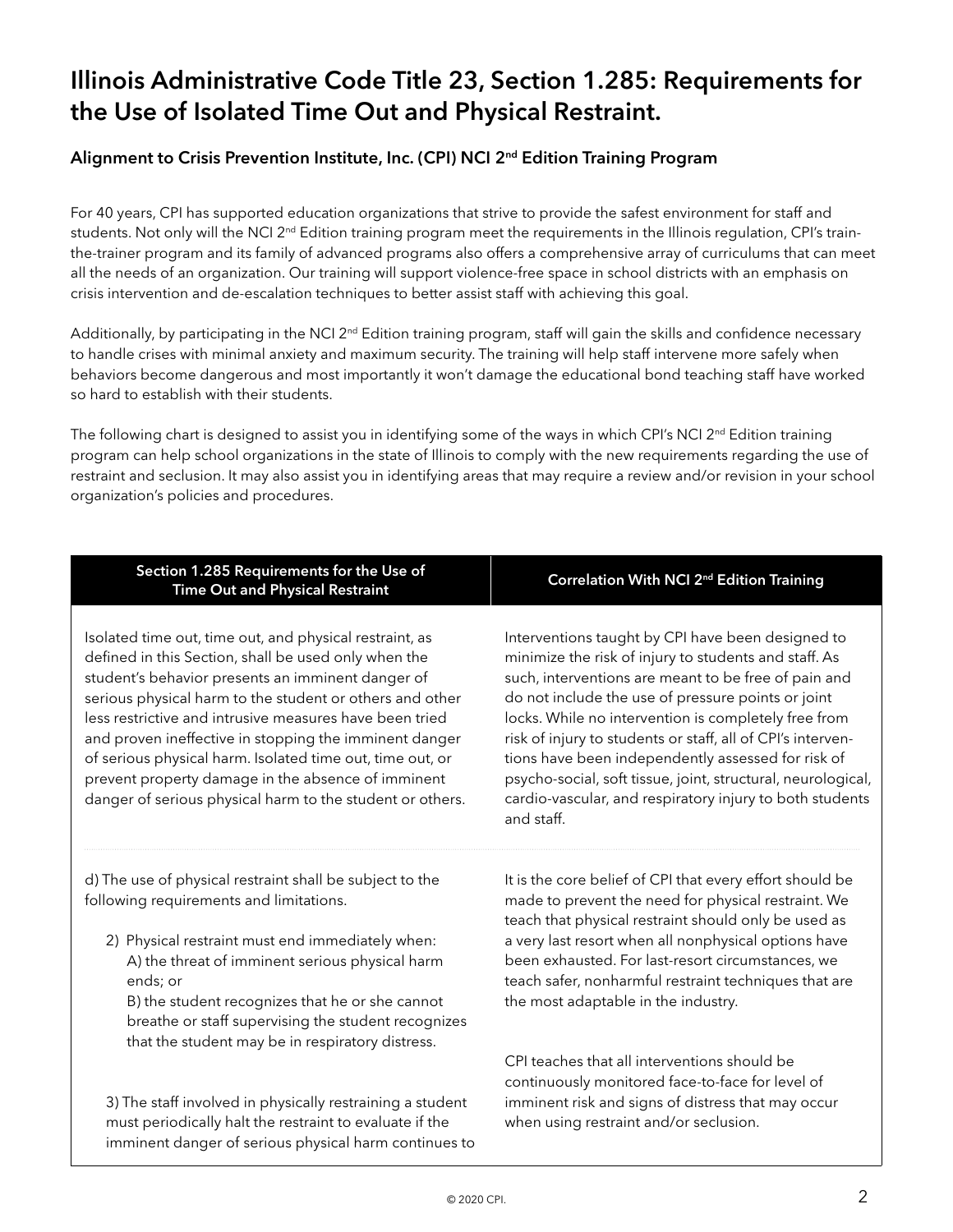exist, staff may continue to use the physical restraint and the continued use may not be considered a separate instance of physical restraint.

CPI teaches that all emergency interventions should end at the earliest possible moment, when the student is no longer an imminent risk to the physical safety of self or others.

4) A physical restraint shall not impair a student's ability to breathe or communicate normally, obstruct a student's airway, or interfere with a student's ability to speak. If physical restraint is imposed upon a student whose primary mode of communication is sign language or an augmentative mode, the student shall be permitted to have his or her hands free of restraint for brief periods, unless the supervising adult determines that this freedom appears likely to result in harm to the student or others.

CPI's interventions are designed to allow a student in crisis to breathe freely and without obstruction. CPI's interventions do not utilize skills that apply pressure to the neck or torso, which can compromise the ability of the student to breathe. Additionally, CPI does not teach or endorse the use of masks, covers, or any object that obstructs vision or breathing of an individual.

5) "Prone physical restraint" means a physical restraint in which a student is held face down on the floor or other surface and physical pressure is applied to the student's body to keep the student in the prone position. "Supine physical restraint" means a physical restraint in which a student is held face up on the floor or other surface and physical pressure is applied to the student's body to keep the student in the supine position. Until July 1, 2021, prone and supine physical restraint is prohibited, unless all of the following criteria are met:

CPI Certified Instructors qualified to teach NCI 2<sup>nd</sup> Edition With Advanced Physical Skills are trained to respond to high-risk behaviors that result in a student going to the floor in a supine or prone position. However, these skills are taught as a response to a student's behavior and are not taught as a method to force or take a student to the floor. The CPI Supine and Supported Prone positions are designed to temporarily manage a student engaged in high-risk behavior until the student can be moved to a safer position.

A) Before using a prone or supine physical restraint, the school district or other entity serving the student shall review and determine if there are any known medical or psychological limitations that contraindicate the use of a prone or supine physical restraint.

B) The school district or other entity serving the student deems the situation an emergency, defined as a situation in which immediate intervention is needed to protect a student or other individual from imminent danger of serious physical harm to himself, herself, or others and less restrictive and intrusive interventions have been tried and proven ineffective in stopping the imminent danger.

CPI training teaches staff to consider the potential psychological, physiological, and social-emotional effects that physical restraint or physical violence can have on an individual. In the training program, staff learn ways to minimize or eliminate these effects whenever possible throughout their prevention, intervention, and post-intervention efforts.

CPI trains that restraints should only be used when a person poses an immediate threat of harm. When a person no longer presents potential for harm to themselves or others, the restraint should be immediately discontinued.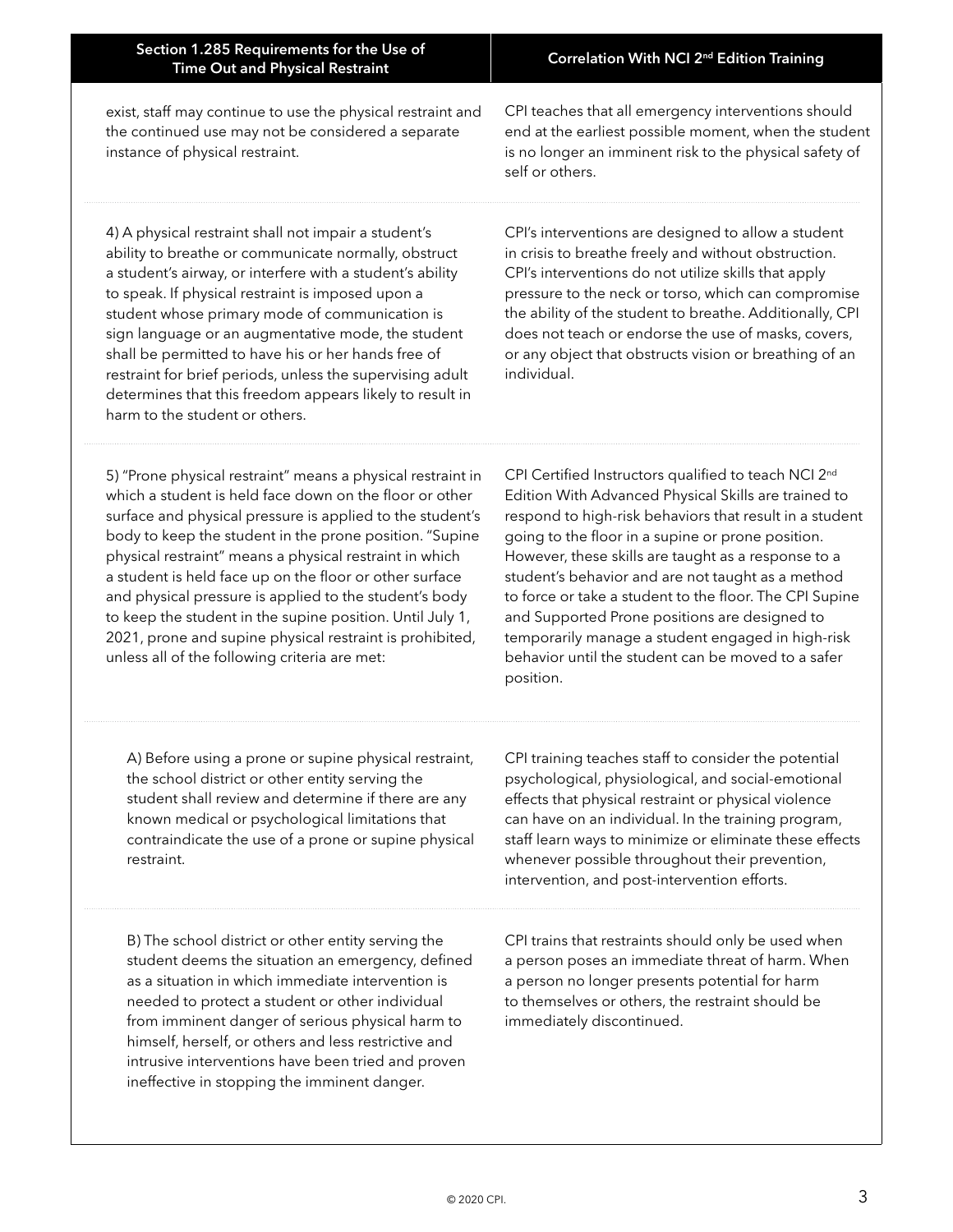| Section 1.285 Requirements for the Use of<br><b>Time Out and Physical Restraint</b>                                                                                                                                                                                                                                                                                                                                                                                                                                                                                                                                                                                                                                                                                                                                                                                               | Correlation With NCI 2 <sup>nd</sup> Edition Training                                                                                                                                                                                                                                                                                                                                                                                                                                                                                                                                                                                                                                                                                                                                                                                                                |
|-----------------------------------------------------------------------------------------------------------------------------------------------------------------------------------------------------------------------------------------------------------------------------------------------------------------------------------------------------------------------------------------------------------------------------------------------------------------------------------------------------------------------------------------------------------------------------------------------------------------------------------------------------------------------------------------------------------------------------------------------------------------------------------------------------------------------------------------------------------------------------------|----------------------------------------------------------------------------------------------------------------------------------------------------------------------------------------------------------------------------------------------------------------------------------------------------------------------------------------------------------------------------------------------------------------------------------------------------------------------------------------------------------------------------------------------------------------------------------------------------------------------------------------------------------------------------------------------------------------------------------------------------------------------------------------------------------------------------------------------------------------------|
| C) Prone or supine physical restraint is used in a<br>manner that does not restrict or impair a student's<br>ability to breathe or communicate normally, obstruct<br>a student's airway, or interfere with a student's<br>primary mode of communication.                                                                                                                                                                                                                                                                                                                                                                                                                                                                                                                                                                                                                          | CPI's interventions are designed to allow a student in<br>crisis to breathe freely and without obstruction. CPI's<br>interventions do not utilize skills that apply pressure to<br>the neck or torso, which can compromise the ability of<br>the student to breathe. Additionally, CPI does not teach<br>or endorse the use of masks, covers, or any object that<br>obstructs vision or breathing of an individual.                                                                                                                                                                                                                                                                                                                                                                                                                                                  |
| D) Prone or supine physical restraint is used only by<br>personnel who have completed required training<br>under subsection (i).                                                                                                                                                                                                                                                                                                                                                                                                                                                                                                                                                                                                                                                                                                                                                  | CPI Certified Instructors qualified to teach NCI 2 <sup>nd</sup><br>Edition With Advanced Physical Skills are trained to<br>respond to high-risk behaviors that result in a student<br>going to the floor in a supine or prone position.                                                                                                                                                                                                                                                                                                                                                                                                                                                                                                                                                                                                                             |
| E) Prone or supine physical restraint is used only<br>if those interventions are the least restrictive and<br>intrusive interventions to address the emergency<br>and stop the imminent danger of serious physical<br>harm to the student or others. During each incident,<br>one school staff person trained in identifying the<br>signs of distress must be assigned to observe and<br>monitor the student during the entire incident. That<br>staff person may not be involved in the physical<br>holding of the student. The number of staff involved<br>in physically restraining the student may not exceed<br>the number necessary to safely hold the student. Staff<br>involved in the restraint must use the least amount<br>of force and the fewest points of contact necessary<br>and must afford the student maximum freedom of<br>movement while maintaining safety. | Interventions taught by CPI have been designed to<br>minimize the risk of injury to students and staff. As such,<br>interventions are meant to be free of pain and do not<br>include the use of pressure points or joint locks. While<br>no intervention is completely free from risk of injury to<br>students or staff, all of CPI's interventions have been<br>independently assessed for risk of psycho-social, soft<br>tissue, joint, structural, neurological, cardio-vascular<br>and respiratory injury to both students and staff.<br>In the NCI 2 <sup>nd</sup> Edition Certified Instructor Manual, CPI<br>provides a chart for the continual assessment of signs<br>of distress. The chart reviews things an observer might<br>hear or see and draws a correlation to which system<br>of the body could be in distress as a result of the<br>intervention. |
| F) The prone or supine physical restraint ends<br>immediately when the threat of imminent danger<br>of serious physical harm ends, but in no event shall<br>prone or supine physical restraint last longer than<br>30 minutes. If after 30 minutes the emergency has                                                                                                                                                                                                                                                                                                                                                                                                                                                                                                                                                                                                              | CPI teaches that all interventions should be<br>continuously monitored face-to-face for level of<br>imminent risk and signs of distress that may occur<br>when using restraint and/or seclusion.                                                                                                                                                                                                                                                                                                                                                                                                                                                                                                                                                                                                                                                                     |

CPI teaches that all emergency interventions should end at the earliest possible moment, when the pupil is no longer an imminent risk to the physical safety of self or others.

not resolved, or if an additional emergency arises the same school day that meets the standards of this subsection (d), a school administrator, in consultation with a psychologist, social worker, nurse, or behavior specialist, may authorize the continuation of the restraint or an additional prone or supine physical restraint. No restraint may be continued, nor may additional restraints be applied, unless continuation

is authorized by a school administrator.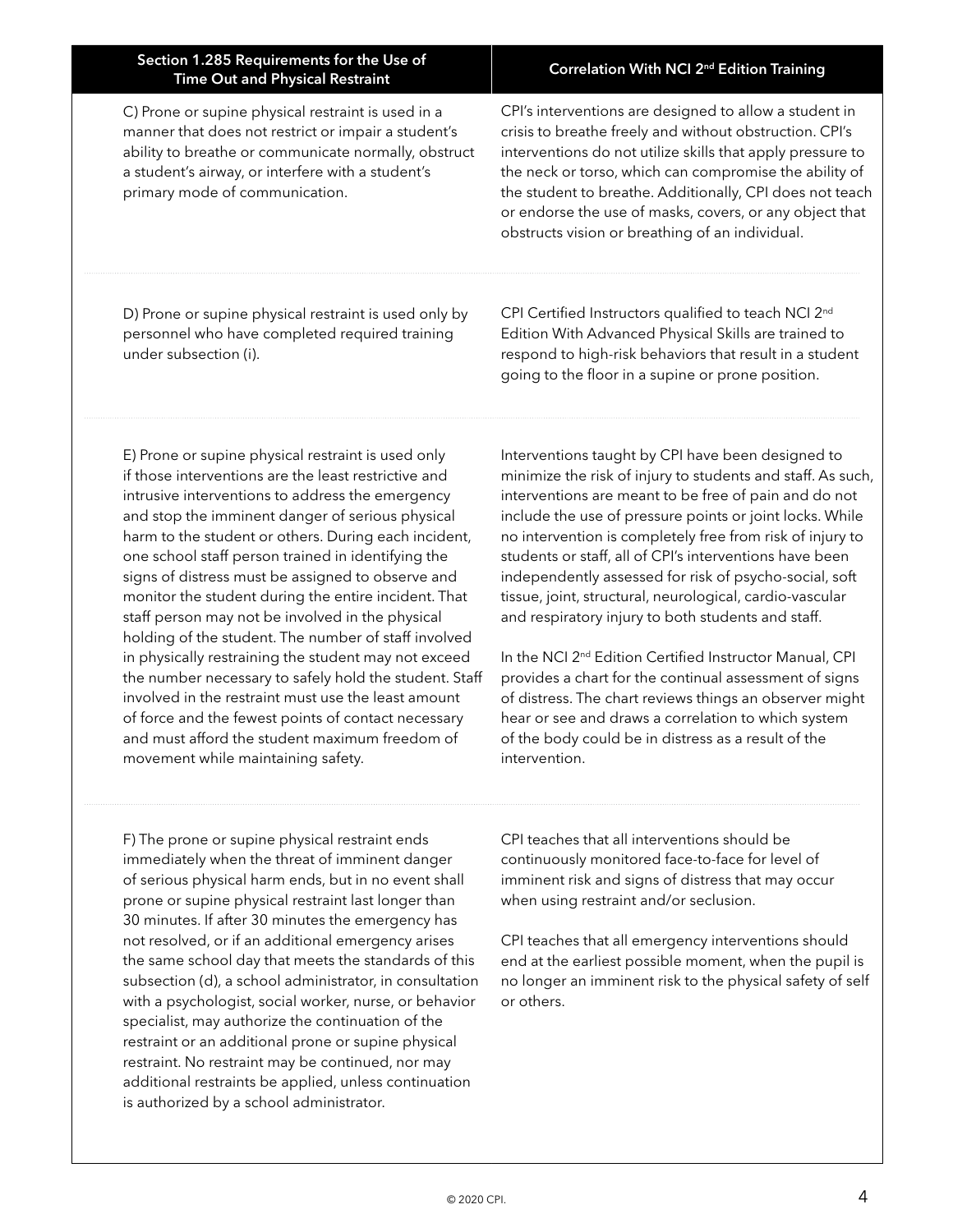#### Section 1.285 Requirements for the Use of on 1.265 Requirements for the Ose of Maritimes Correlation With NCI 2<sup>nd</sup> Edition Training<br>Time Out and Physical Restraint

G) If the student is restrained in a prone or supine physical restraint in at least 2 separate instances within a 30-school day period, the school personnel who initiated, monitored, and supervised the incidents shall initiate a Restraint Review, which is a review of the effectiveness of the procedures used. If the personnel involved in the restraints do not include a psychologist, social worker, nurse, or behavior specialist, at least one of those staff members shall be included in the Restraint Review. The Restraint Review must include, but is not limited  $t \cap$ 

i) conducting or reviewing a functional behavioral analysis, reviewing data, considering the development of additional or revised positive behavioral interventions and supports, considering actions to reduce the use of restrictive procedures, or, if applicable, modifying the student's individualized educational program, federal Section 504 plan, behavior intervention plan, or other plan of care, as appropriate; and ii) reviewing any known medical or psychological limitations that contraindicate the use of a restrictive procedure, considering whether to prohibit that restrictive procedure, and, if applicable, documenting any prohibitions in the student's individualized education program, federal Section 504 plan, behavior intervention plan, or other plan of care.

CPI recommends that each incident of violence also be documented as part of the Postvention process. Staff should evaluate each incident through the lens of the NCI 2<sup>nd</sup> Edition training program to look for opportunities to adjust their intervention strategies at earlier levels of the crisis.

Staff can use the debriefing model to analyze each incident to assess their intervention strategies, identifying what worked well and what might be adapted to prevent future occurrences of the escalating behavior. Additionally, staff can watch for trends or patterns of Precipitating Factors that may be related to staff approaches or the environment. Once patterns are identified, staff can use their analysis to inform policy development, make environmental changes when appropriate, and improve professional development practices for staff.

6) Students shall not be subjected to physical restraint for using profanity or other verbal displays of disrespect for themselves or others. A verbal threat shall not be considered as constituting a physical danger unless a student also demonstrates a means of or intent to immediately carry out the threat.

individual is an immediate danger to self or others, and when less restrictive interventions have been tried and have failed or are deemed inappropriate.

intervention should be used as a last resort, when the

CPI's program teaches that any emergency

7) Except as permitted by the administrative rules of another State agency operating or licensing a facility in which elementary or secondary educational services are provided (e.g., the Illinois Department of Corrections, the Illinois Department of Juvenile Justice, or the Illinois Department of Human Services), mechanical restraint or chemical restraint, as defined in subsection (d)(12), shall not be employed.

CPI does not endorse or train the use of chemical or mechanical restraints.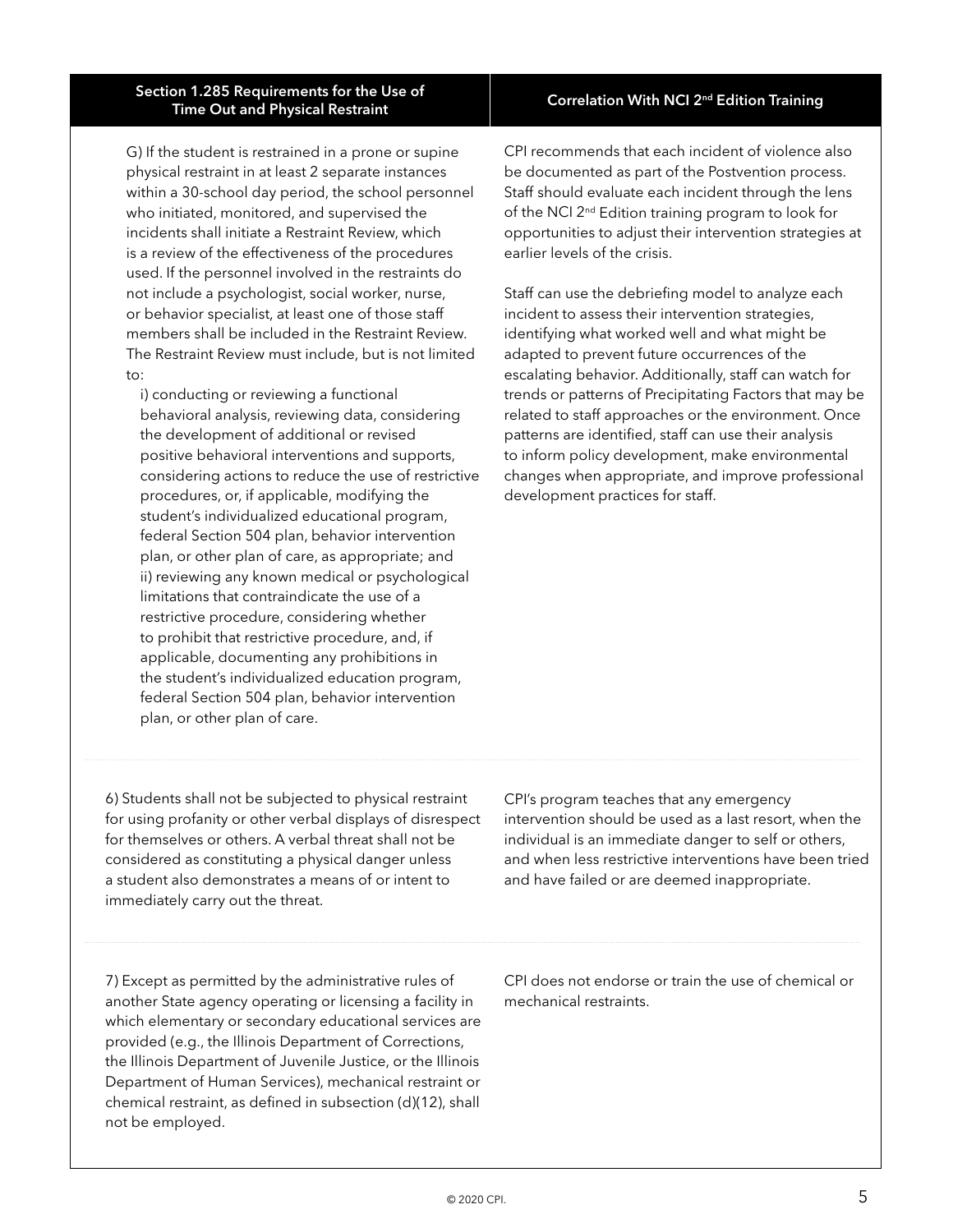| Correlation With NCI 2 <sup>nd</sup> Edition Training                                                                                                                                                                                                                                                                                                                                           |
|-------------------------------------------------------------------------------------------------------------------------------------------------------------------------------------------------------------------------------------------------------------------------------------------------------------------------------------------------------------------------------------------------|
| CPI does not endorse or train the use of chemical or<br>mechanical restraints.                                                                                                                                                                                                                                                                                                                  |
| It is the core belief of CPI that every effort should<br>be made to prevent the need for the use of physical<br>restraint. We teach that physical restraint should only<br>be used as a very last resort when all nonphysical<br>options have been exhausted. For last-resort<br>circumstances, we teach safer, nonharmful restraint<br>techniques that are the most adaptable in the industry. |
| CPI training teaches staff to consider the potential<br>psychological, physiological, and social-emotional<br>effects that physical restraint or physical violence<br>can have on an individual. In the training program,<br>staff learn ways to minimize or eliminate these effects<br>whenever possible throughout their prevention,<br>intervention, and post-intervention efforts.          |
| The NCI 2 <sup>nd</sup> Edition training program focuses on<br>prevention by recognizing the early warning signs<br>of potential crisis situations and equipping staff with<br>nonverbal and verbal de-escalation skills. The program<br>teaches staff about the signs of aggression, how to<br>handle them, and how to read a situation for indicators<br>of violence.                         |
| In CPI training, the Crisis Development Model <sup>SM</sup><br>describes recognizable behavior levels that an<br>escalating person might go through during a crisis.<br>It also describes corresponding staff attitudes and<br>approaches to de-escalate challenging behaviors.                                                                                                                 |
|                                                                                                                                                                                                                                                                                                                                                                                                 |

2) All adults trained under this subsection (i) must be provided a copy of the district's policies on isolated time out, time out, and physical restraint.

As part of a comprehensive violence prevention initiative, CPI recommends that organizations adopt policies and procedures that reflect the philosophy and strategies taught in the NCI 2<sup>nd</sup> Edition training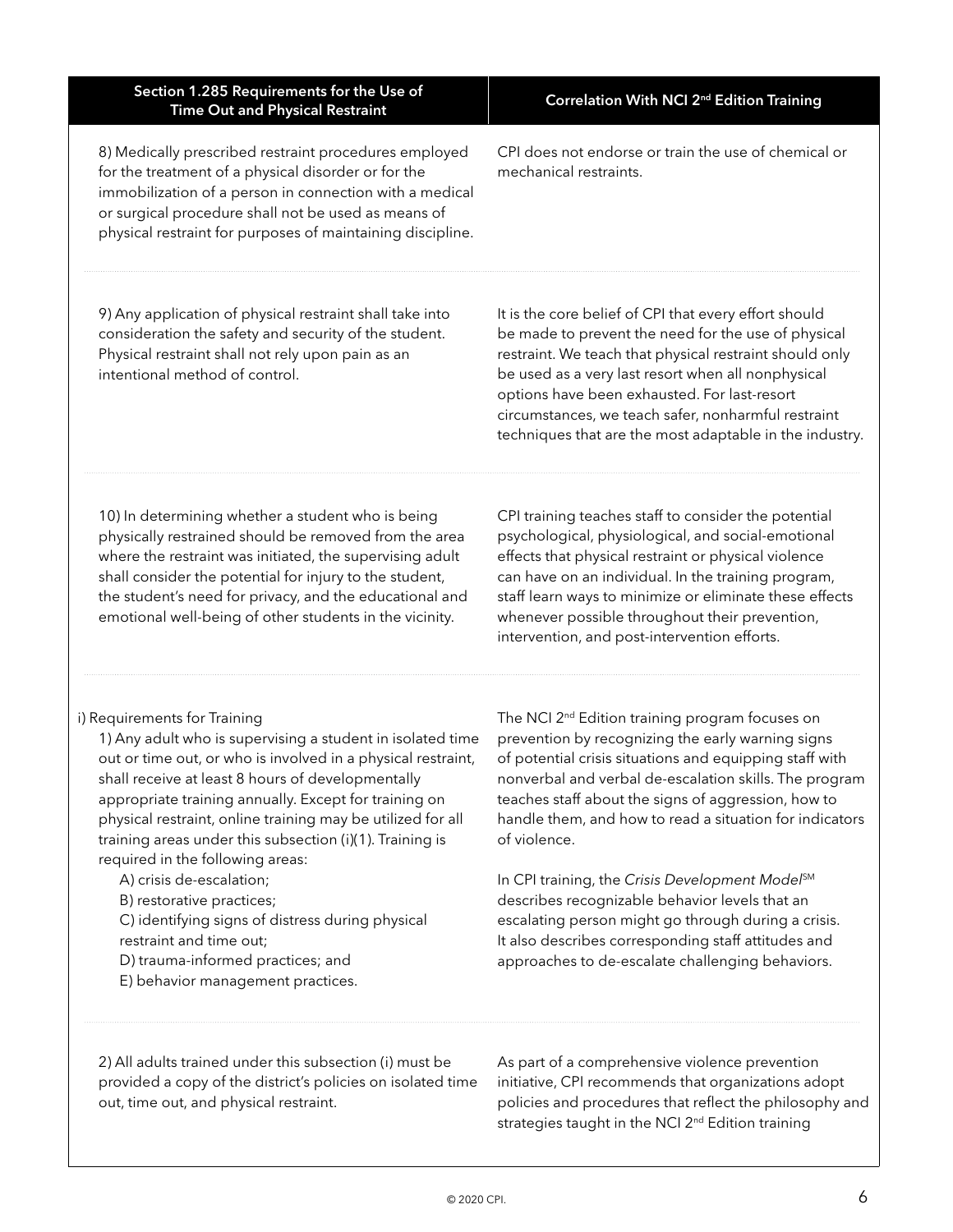program. CPI offers a variety of resources, tools, and services that support organizations seeking to update their policies and procedures.

3) Isolated time out, time out, or physical restraint, as defined in this Section, shall be applied only by individuals who have received annual systematic training on less restrictive and intrusive strategies and techniques to reduce the use of isolated time out, time out, and physical restraint based on best practices and how to safely use time out and physical restraint when those alternative strategies and techniques have been tried and proven ineffective. This training must include all the elements described in this subsection (i) and must result in the receipt of a certificate of completion or other written evidence of participation. No individual may use isolated time out, time out, or physical restraint before receiving the required training and certificate. An individual who applies isolated time out, time out, or physical restraint shall use only techniques in which he or she has received prior annual training, as indicated by written evidence of participation.

CPI advocates for refresher training to take place at least annually. To help you with this, CPI has the largest selection of refresher courses to not only refresh your staff in existing content, but to give them new skills as well. Topics ranging from change to trauma-informed care to communicating with those who have autism spectrum disorder can help you refresh and expand staff confidence and competency in dealing with situations.

CPI's train-the-trainer model ensures that the training and the related materials are easily customizable to meet the needs of the staff engaged in the training and provides practice, roleplaying real-life scenarios, and problem solving activities to ensure that staff remain engaged in learning. In addition, our eLearning offerings are designed to be highly interactive and engaging and incorporate numerous learning strategies effective with adult learners. Ourtrain-the-trainer model, coupled with either our highly customizable classroom materials or our interactive eLearning offering makes it easy to roll out training to a large number of staff.

4) The training required under this subsection (i) with respect to isolated time out, time out, or physical restraint may be provided either by the employer or by an external entity.

A) All persons or entities who provide training must be trained and certified in the:

i) effective use of less restrictive and intrusive alternatives to prevent imminent danger of serious physical harm to the student or others; and ii) safe application of isolated time out, time out, and physical restraint when less restrictive and intrusive alternatives have been tried and proven ineffective.

Interventions taught by CPI have been designed to minimize the risk of injury to students and staff. As such, interventions are meant to be free of pain and do not include the use of pressure points or joint locks. While no intervention is completely free from risk of injury to students or staff, all of CPI's interventions have been independently assessed for risk of psycho-social, soft tissue, joint, structural, neurological, cardio-vascular, and respiratory injury to both students and staff.

B) The training shall include, but need not be limited to:

i) the dangers associated with the use of isolated time out, time out, and physical restraint and the

CPI teaches staff to constantly engage in risk assessment during any perceived threat. This assessment is focused on evaluating the risks and likelihood of specific behaviors and assessing the